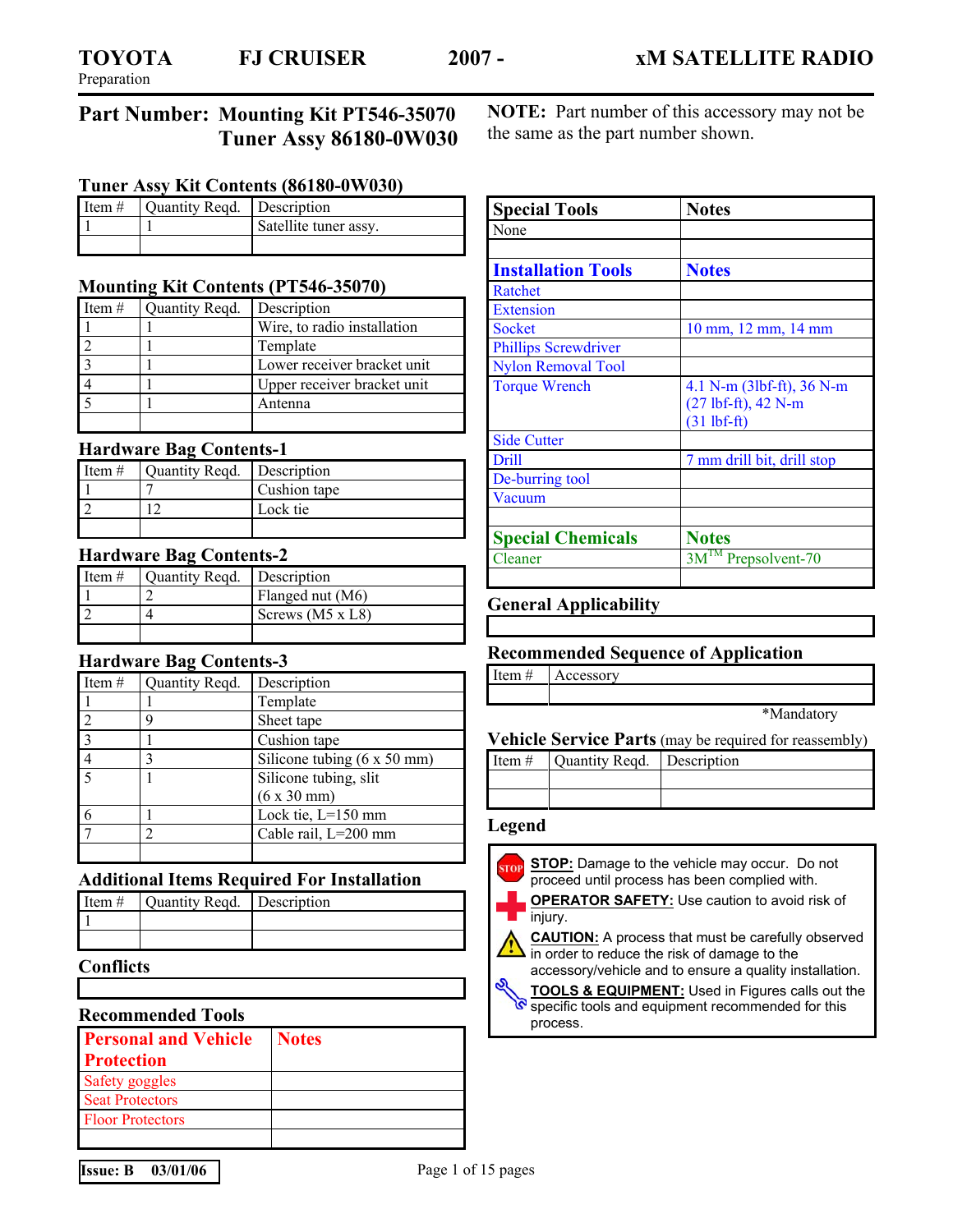

| Item $#$                    |               | Parts Name                     | Otv            |
|-----------------------------|---------------|--------------------------------|----------------|
|                             |               | RECEIVER ASSY 86180-0W030      |                |
|                             | A             | <b>RECEIVER CABLE</b>          |                |
| $\mathcal{D}_{\mathcal{L}}$ | B             | <b>CUSHION TAPE</b>            |                |
|                             | C             | <b>LOCK TIE</b>                | 12             |
|                             | D             | TEMPLATE (to drill revr. hole) |                |
|                             | A             | UPPER RCVR BRACKET UNIT        |                |
| 3                           | B             | LOWER RCVR BRACKET UNIT        |                |
|                             | $\mathcal{C}$ | FLANGED NUT (M6)               | $\mathfrak{D}$ |
|                             | D             | SCREW (M5xL8)                  | 4              |
|                             | A             | <b>ANTENNA</b>                 |                |
|                             | B             | TEMPLATE (to locate antenna)   |                |
|                             | C             | <b>CUSHION TAPE</b>            |                |
| 4                           | D             | <b>SHEET TAPE</b>              | 9              |
|                             | E             | SILICONE TUBE (50 mm)          | 3              |
|                             | F             | SILICONE TUBE, SLIT (30 mm)    |                |
|                             | G             | LOCK TIE, 150 mm               |                |
|                             | H             | CABLE RAIL, 200 mm             | $\overline{2}$ |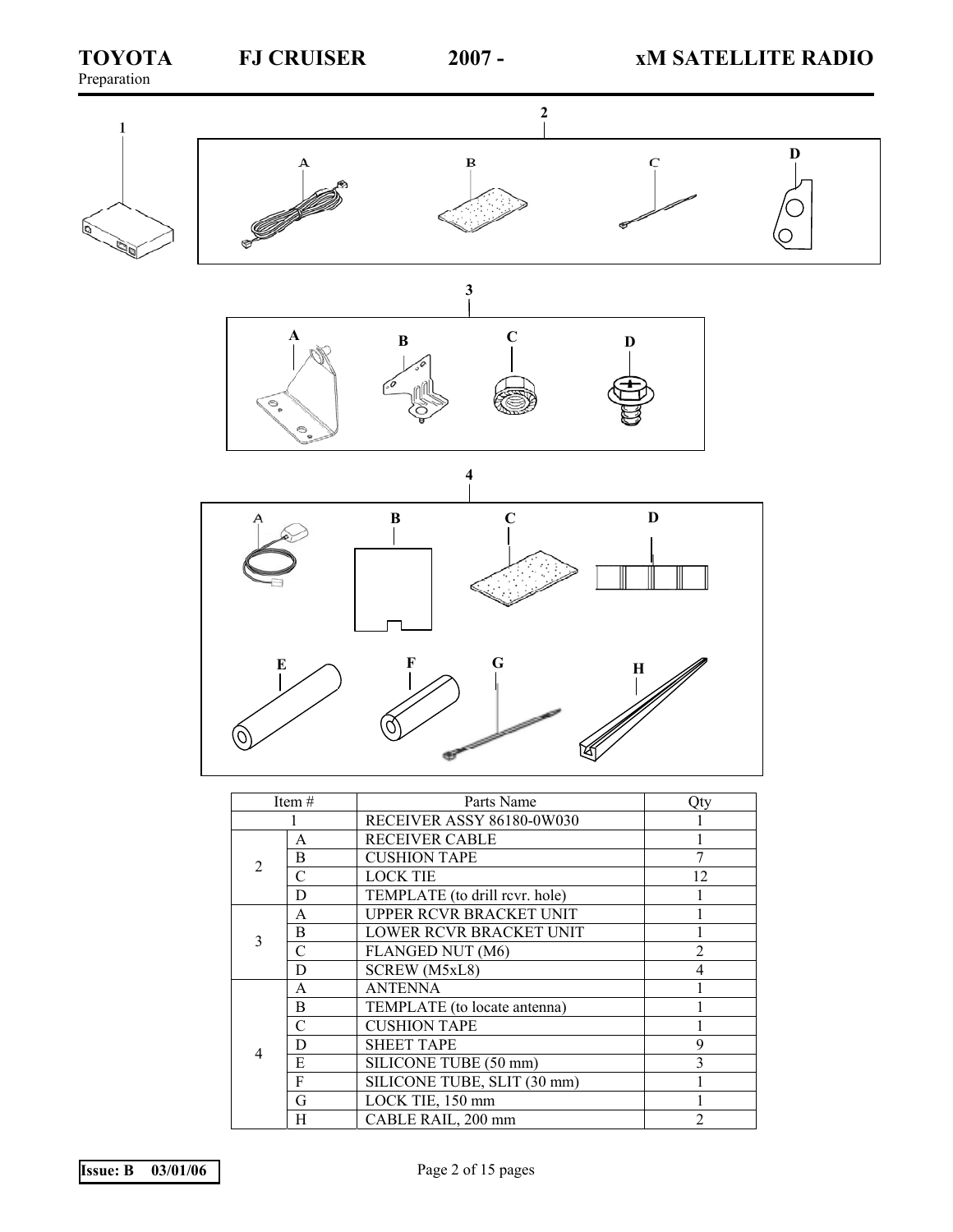Care must be taken when installing this accessory to ensure damage does not occur to the vehicle. The installation of this accessory should follow approved guidelines to ensure a quality installation.

These guidelines can be found in the "Accessory Installation Practices" document.

This document covers such items as:-

- Vehicle Protection (use of covers and blankets, cleaning chemicals, etc.).
- Safety (eye protection, rechecking torque procedure, etc.).
- Vehicle Disassembly/Reassembly (panel removal, part storage, etc.).
- Electrical Component Disassembly/Reassembly (battery disconnection, connector removal, etc.).

Please see your Toyota dealer for a copy of this document.







### **1. Vehicle Protection.**

- (a) Set parking brake.
- (b) Remove the negative battery cable (Fig. 1-1).
- (1) Protect the fender before starting.
- (2) Do not touch the positive terminal with any tool when removing cable.
- (c) Wait 90 seconds before proceeding to disassemble vehicle.

# **2. Disassembly of Vehicle.**

**NOTE:** Place all removed parts on a protected surface.



- (a) Remove the rear cargo scuff plate.
	- (1) Remove 5 screws.(Fig 2-1)
	- (2) Scuff plate is attached by plastic clips. Use nylon pry tools to lift and remove trim plate.
- (b) Remove front cargo area scuff plate
	- (1) Remove two cargo tie-downs (Fig 2-2)
	- (2) Use nylon pry tools to lift and remove scuff plate.

**NOTE:** retain 2 fiber washers under scuff plate.

**Issue: B** 03/01/06 **Page 3 of 15 pages**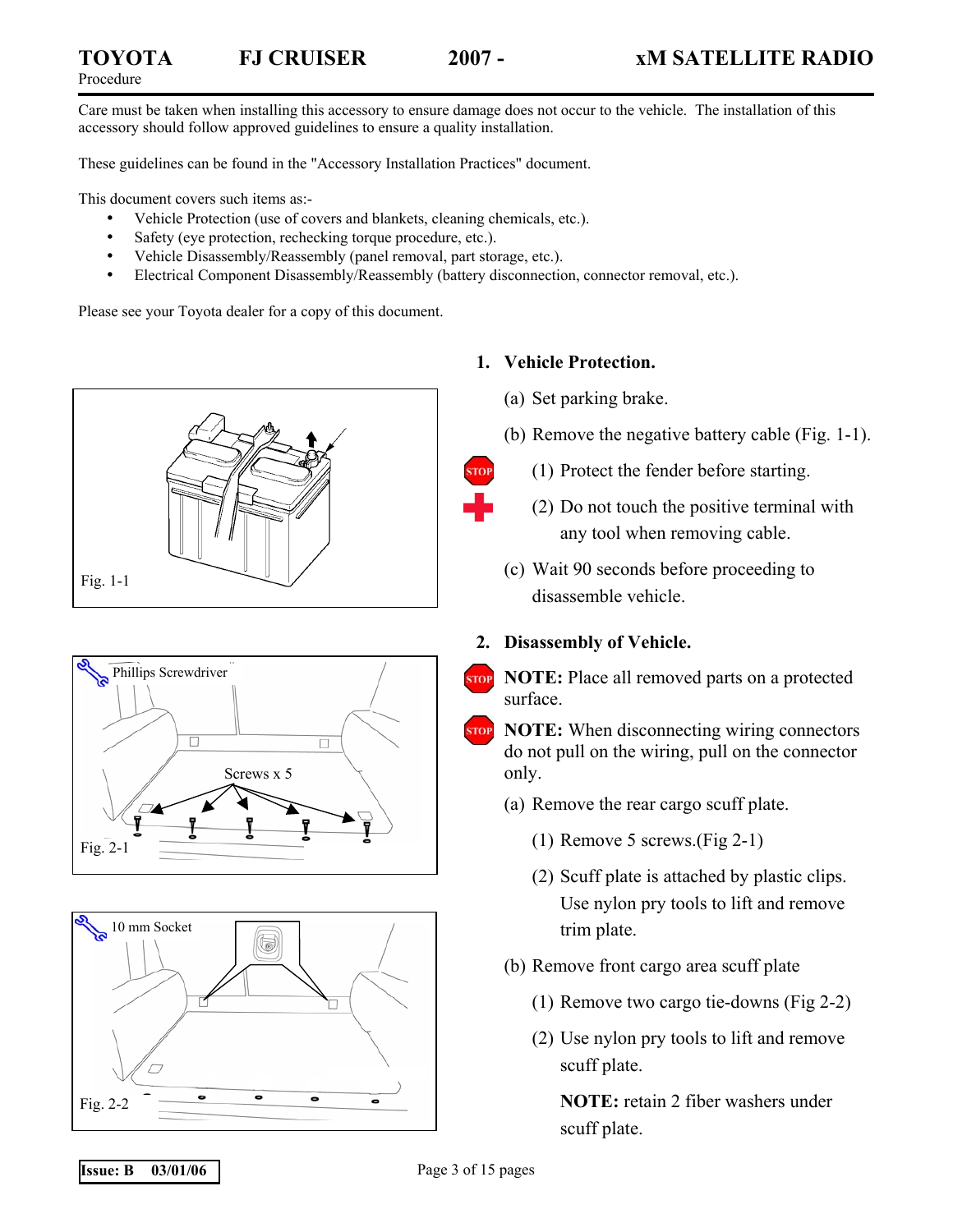

Fig. 2-3



Screws

 $\sim$ 

Clips x 6

 $\Box$ 

Bolts, cargo tie-downs





- (c) Remove the cargo mat.
	- (1) Remove the two (2) screws. (Fig. 2-3)
	- (2) Remove the two (2) bolts.
	- (3) Remove the two (2) cargo tie-downs at rear of cargo mat.
	- (d) Remove the rear trim panel from the rightrear back seat.
		- (1) Flip the rear seat bottom cushion forward by lifting up on the back of the right rear seat bottom cushion.
		- (2) Fold the right rear seat-back down. Lift the knob to release seat and tilt forward.
		- (3) Remove trim panel from back of rightrear seat. Panel is held by 10 clips. (Fig 2-4)
	- (e) Remove rear center seat outer belt. Remove 1 bolt and anchor plate. (Fig 2-5)
		- **Reinstallation (Seat Belt Anchor Bolt): Specified Tightening Torque: 42 N-m (31 lbf-ft)**
	- (f) Remove two hex bolts from the right rear seat-back near the hinge. (Fig 2-6)



 $\sqrt{N}$ 

# **Reinstallation (Seat Back Bolts): Specified Tightening Torque: 36 N-m (27 lbf-ft)**

(g) Remove the right-rear seat-back from the vehicle.

 $\approx 10$  mm Socket, Phillips Screwdriver

П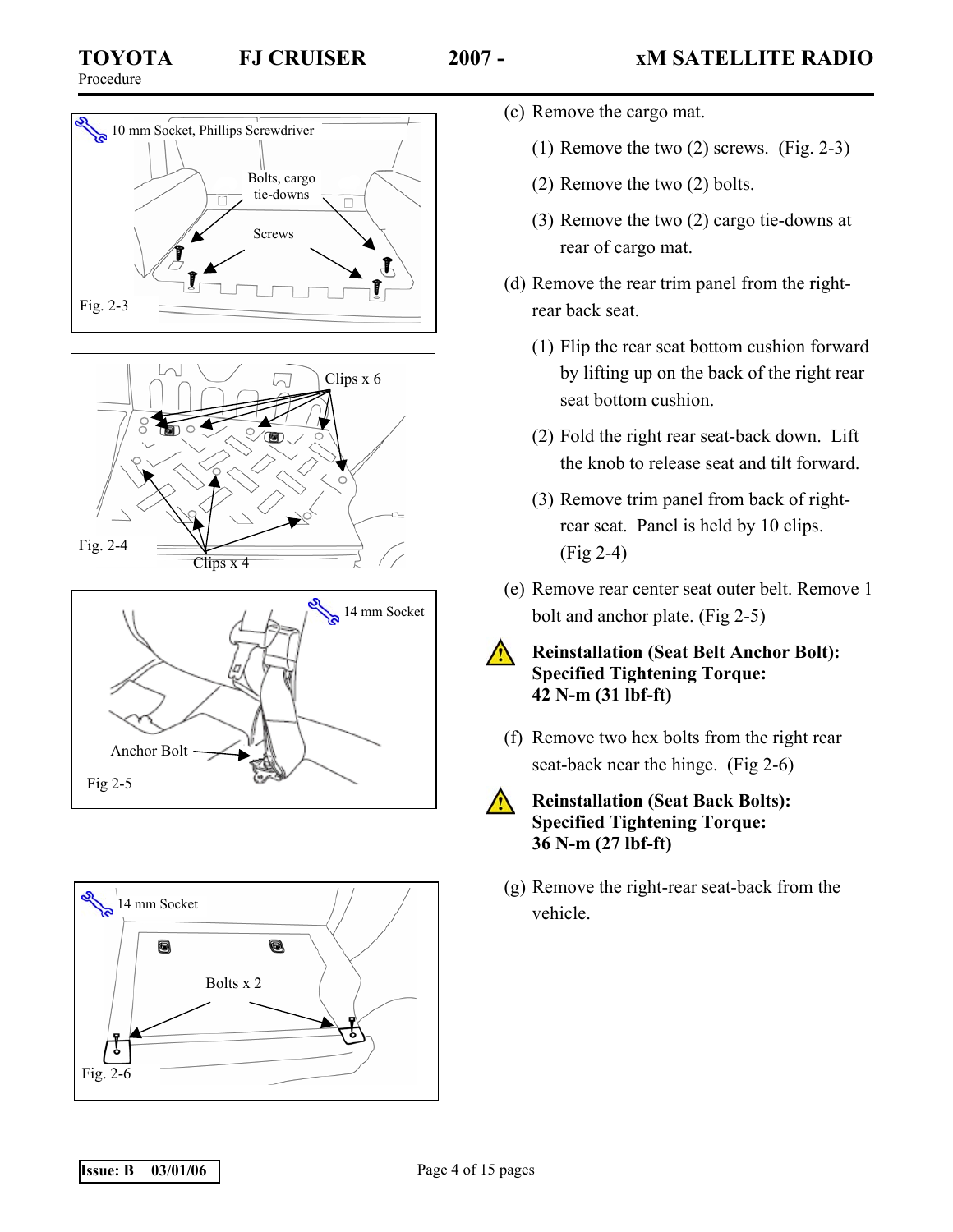







- (h) Remove the door-sill scuff plates from the right side of the vehicle.
	- (1) Remove the front scuff plate by using a nylon pry tool starting from the rear. (Fig 2-7)
	- (2) Remove the rear scuff plate by using a nylon pry tool starting from the rear.

**NOTE:** For vehicles equipped with subwoofer, remove the subwoofer assembly. For vehicles without subwoofer, skip to step (k).

- (i) Remove the subwoofer trim panel.
	- (1) Remove the cover panel located below the subwoofer trim panel by removing the 6 clips as shown. (Fig 2-8)
	- (2) Remove the subwoofer trim panel. There are (8) plastic clips holding the trim panel. (Fig 2-8)
- (j) Disconnect the subwoofer electrical connection located behind the cover panel. Remove the subwoofer housing by removing four  $(4)$  screws.  $(Fig 2-9)$

**NOTE:** For vehicles not equipped with a subwoofer, remove the cargo trays and cover.

- (k) Remove the right-side cargo tray. Use nylon pry tools as necessary. (Fig 2-10)
	- (1) Remove the storage box cover. (Fig 2-10)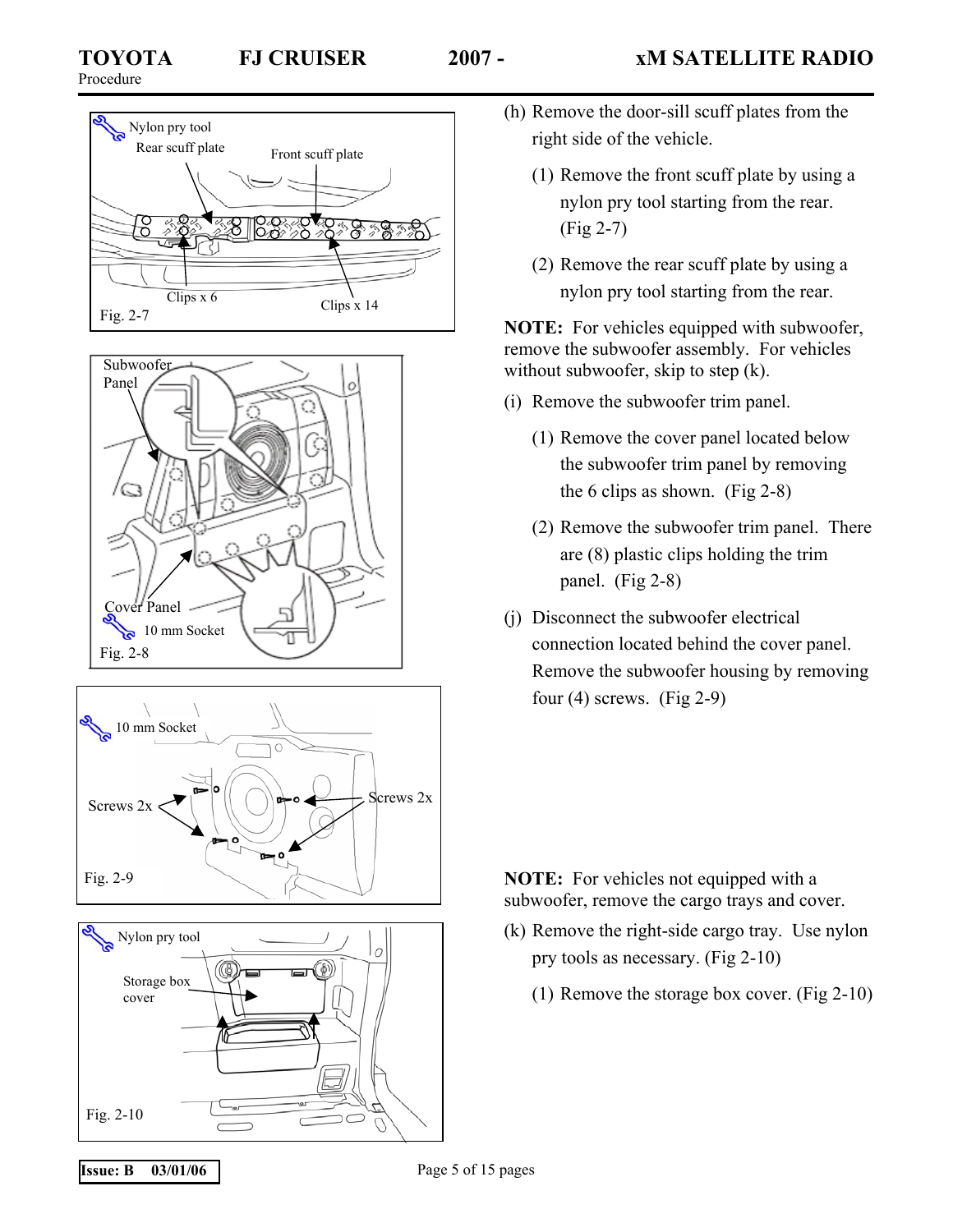# Procedure









(l) Remove the tray from the storage box. (Fig 2-11)

- (m) Remove the right-side lower trim panel.
	- (1) Remove the two (2) cargo hooks (Fig 2-12)

- (n) Remove one hex bolt from the panel. (Fig 2-13)
- (o) Remove three Phillips screws from the bottom of the trim panel. (Fig. 2-13)

(p) For vehicles equipped with a 115-VAC outlet, remove the small cover and disconnect the connector from the cover. (Fig 2-14)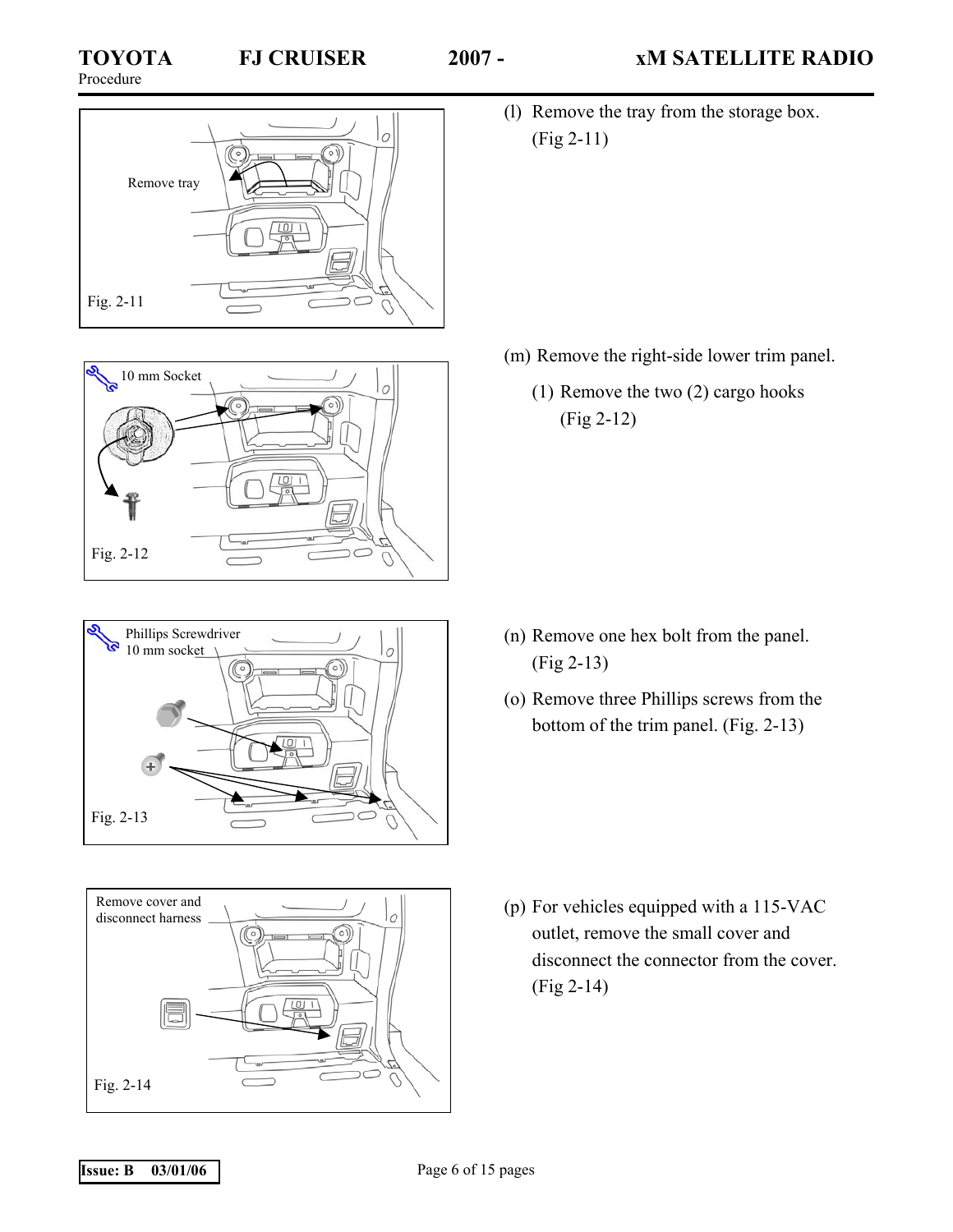$\wedge$ 







- (q) Remove the trim cover from the right-rear seatbelt. (Fig 2-15)
	- (1) Detach the lower end of the seatbelt by removing the large bolt. (Fig 2-15)
- **Caution: Use protective cloth and tape to cover seat belt anchor after removal.**
- **Reinstallation (Seat Belt Anchor Bolt): Specified Tightening Torque: 42 N-m (31 lbf-ft)**
- (r) Remove the lower trim panel from the vehicle. There are 6 clips around the panel perimeter holding it in place (Fig 2-16)

- (s) Remove the upper cargo-area trim panel from the right side of the vehicle.
	- (1) Open the bolt access cover at the front end of the panel using a nylon pry tool. (Fig. 2-17)
	- (2) Remove one bolt [A]. (Fig. 2-17)
	- (3) Remove the plastic clip [B] in upper window by pressing in on the center button, then withdraw the clip (Fig 2-17)
	- (4) Remove the upper trim panel. There are 7 plastic clips and 1 claw holding it in place. (Fig 2-17)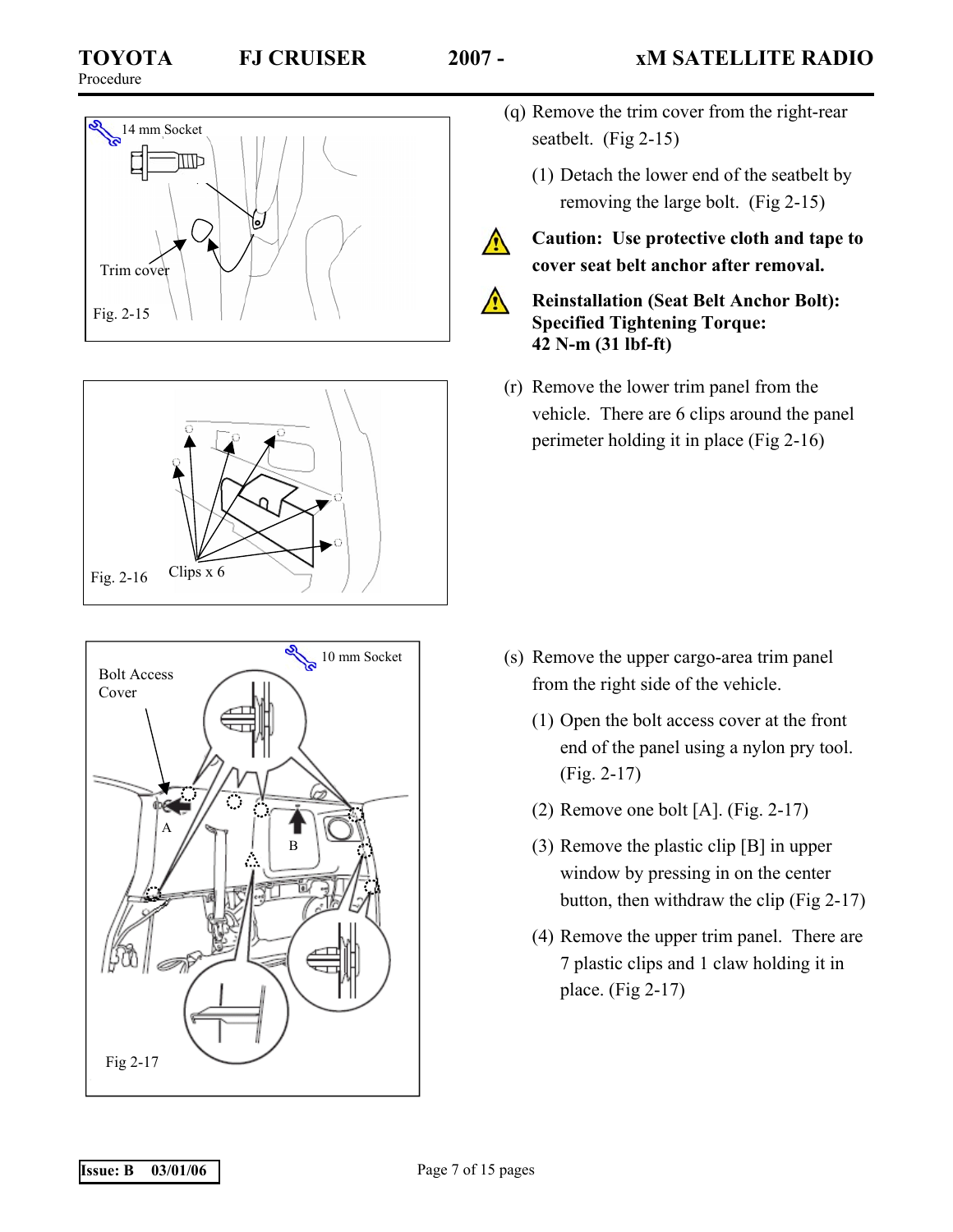







- (t) Remove the radio head unit.
	- (1) Remove 2 screws, one at the bottom of the trim pieces on the sides of the radio/HVAC panel. (Fig 2-18)
	- (2) Gently remove the side trim pieces using the tip of a nylon pry tool as necessary.

**NOTE:** There are two plastic clips holding the upper end of the trim pieces. To prevent damage, remove the trim pieces by lifting upward and rearward.

- (u) Remove two screws holding the HVAC/radio trim panel. (Fig 2-19)
	- (1) Remove the HVAC/radio trim panel. Four clips hold the panel to the IP.
	- (2) Remove the electrical connectors from the trim panel.
- (v) Remove the radio head unit by removing 4 hex bolts. Remove the connectors from the head unit. (Fig 2-20)

- (w) Remove the glove box.
	- (1) Open the glove box.
	- (2) Release the damper by pulling the damper from the hinge pin (Fig 2-21)
	- (3) Remove the stop on the left side of the glove box.
	- (4) Pull the glove box right-side first to

#### **Issue: B** 03/01/06 **Page 8 of 15 pages**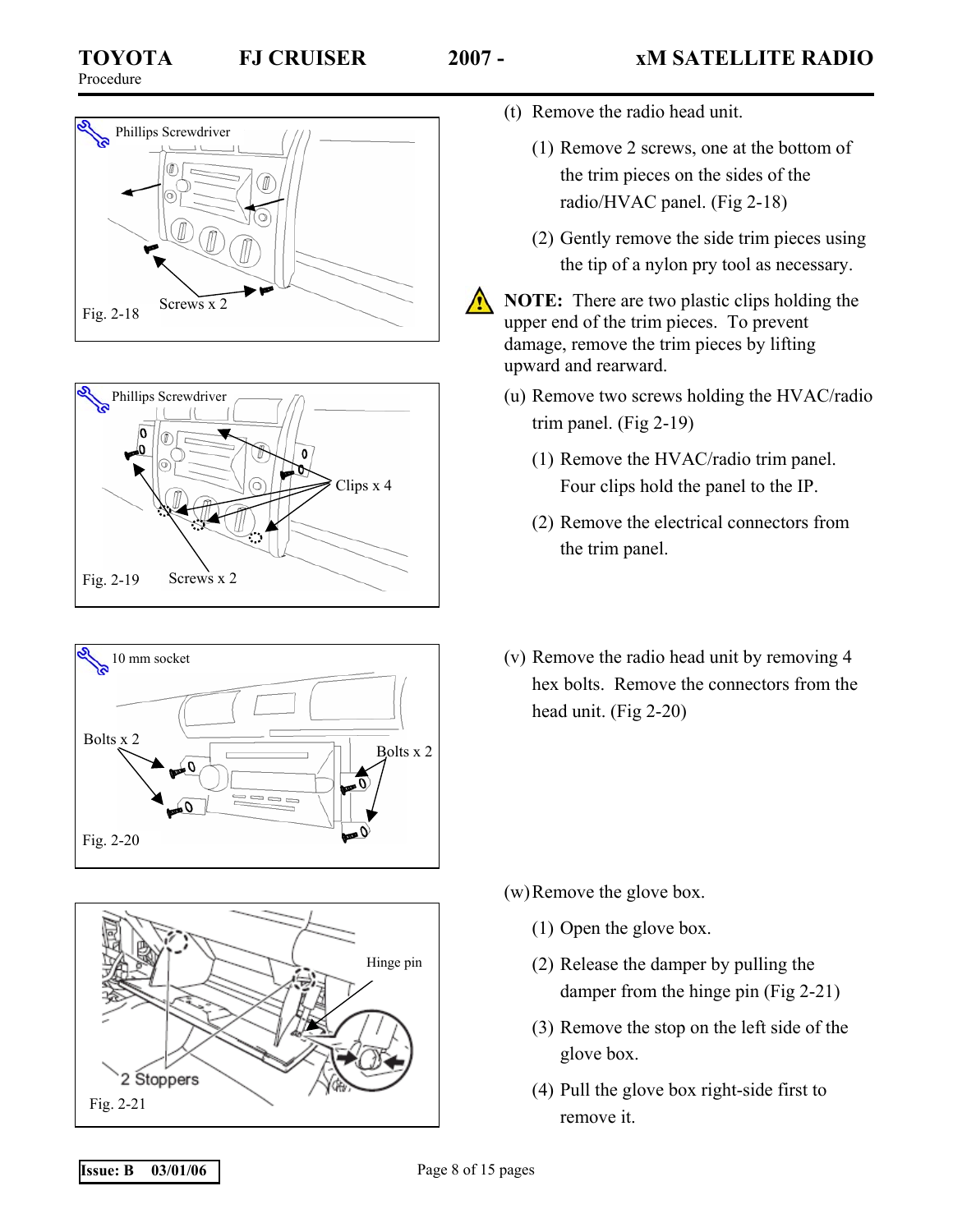









- (x) Remove the passenger side kick panel
	- (1) Remove one plastic turn-nut from the stud on the floor (Fig 2-22)
	- (2) Remove the kick panel.

(y) Remove the rubber door seal from the passenger door, up to the level of the dashboard top. (Fig 2-23)

# **3. Install the Antenna.**

- (a) Clean the antenna mounting area.
- (b) Position the antenna template on the roof as shown. (Fig 3-1) Tape the template in place.

(c) Stand in front of the vehicle and visually check the location of the antenna mounting location. (Fig 3-2) Reposition the template as necessary.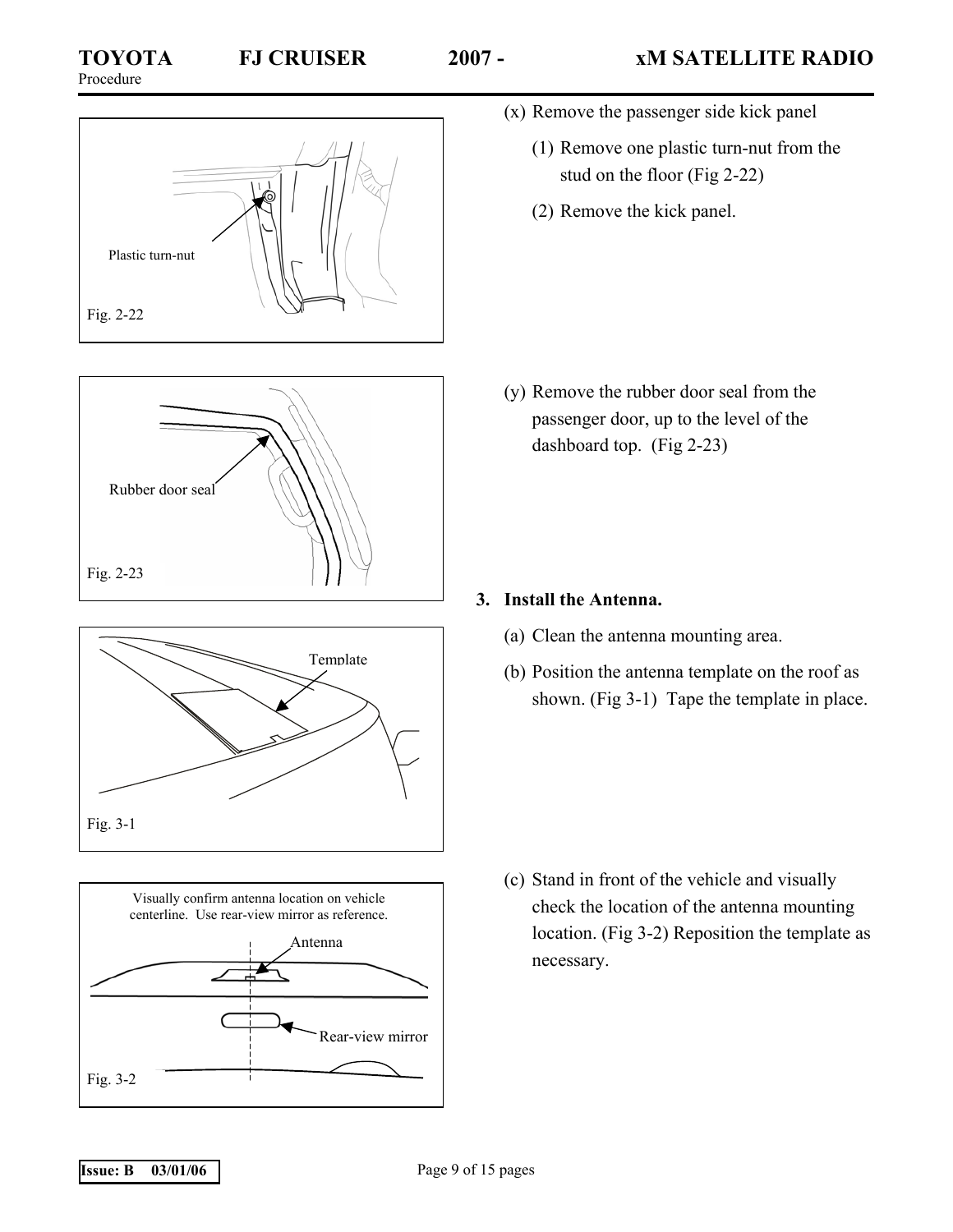





- For a large gap (3-4 mm) use tubing as-is.
- For medium gap slit the tube lengthwise.
- For small gaps, cut the tube lengthwise and use one half.



- (d) Remove the release paper from the back of the antenna. Align the antenna with the template, place the antenna on the vehicle, and press into place.
- **NOTE:** Align the antenna with the template as shown and install it carefully. Once attached, the antenna cannot be easily removed. (Fig 3-3)
- **NOTE:** Confirm the antenna is firmly attached by lightly lifting the antenna.
	- (e) Remove and discard the mounting template.
	- (f) Route the antenna cable as shown. (Fig 3-4)
- **NOTE:** Tuck antenna wire under weather strip while routing around "A" pillar.

- (g) Secure the antenna wire into the gutter in 3 locations using pieces of 50- mm long silicone tubing. (Fig 3-5)
- **NOTE:** Start from passenger side and work toward center as shown from 1 to 3. (Fig 3-5)

**NOTE:** The size of the gap will vary by location. Cut and trim tubing as needed to achieve good retention of cable. (Fig 3-6)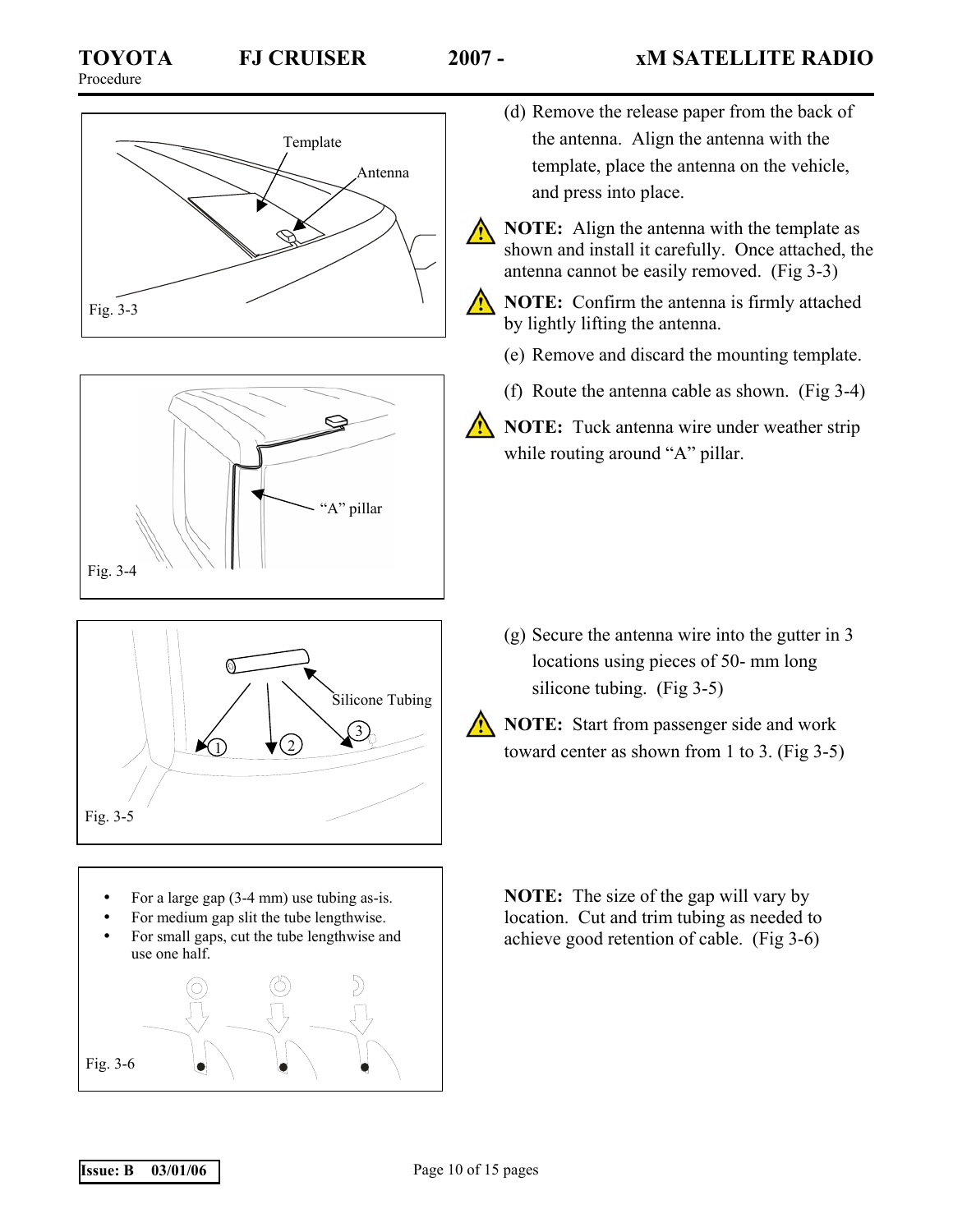





- (h) Apply two pieces of 200 mm cable track to the A pillar as shown. The lower track should be placed adjacent to the upper track (Fig 3-7)
	- (1) Route the cable as shown in the cable track.
- **NOTE:** Clean cable track installation area with 3MTM Prepsolvent-70 before installation.
	- (i) Route the antenna cable as shown using 7 pieces of sheet tape (Fig 3-8)
- **NOTE:** Clean sheet tape installation area with 3MTM Prepsolvent-70 before installation.

- (j) Place the slit 30 mm piece of silicone tubing over the antenna cable.
- (k) Route the cable in the groove in the sheet metal as shown (Fig 3-9)



**NOTE:** ensure that the slit is turned to the side where the cable passes over the sheet metal edge.

- (l) Apply 2 pieces of sheet tape over antenna cable as shown. (Fig 3-10)
- (m) Apply 1 piece of cushion tape over the cable and tubing as shown.



**NOTE:** Clean sheet tape / cushion tape installation area with  $3M^{TM}$  Prepsolvent-70 before installation.

(n) Route antenna wire along the right side harness tray as shown. (Fig 3-10) Route cable inside cable clamps.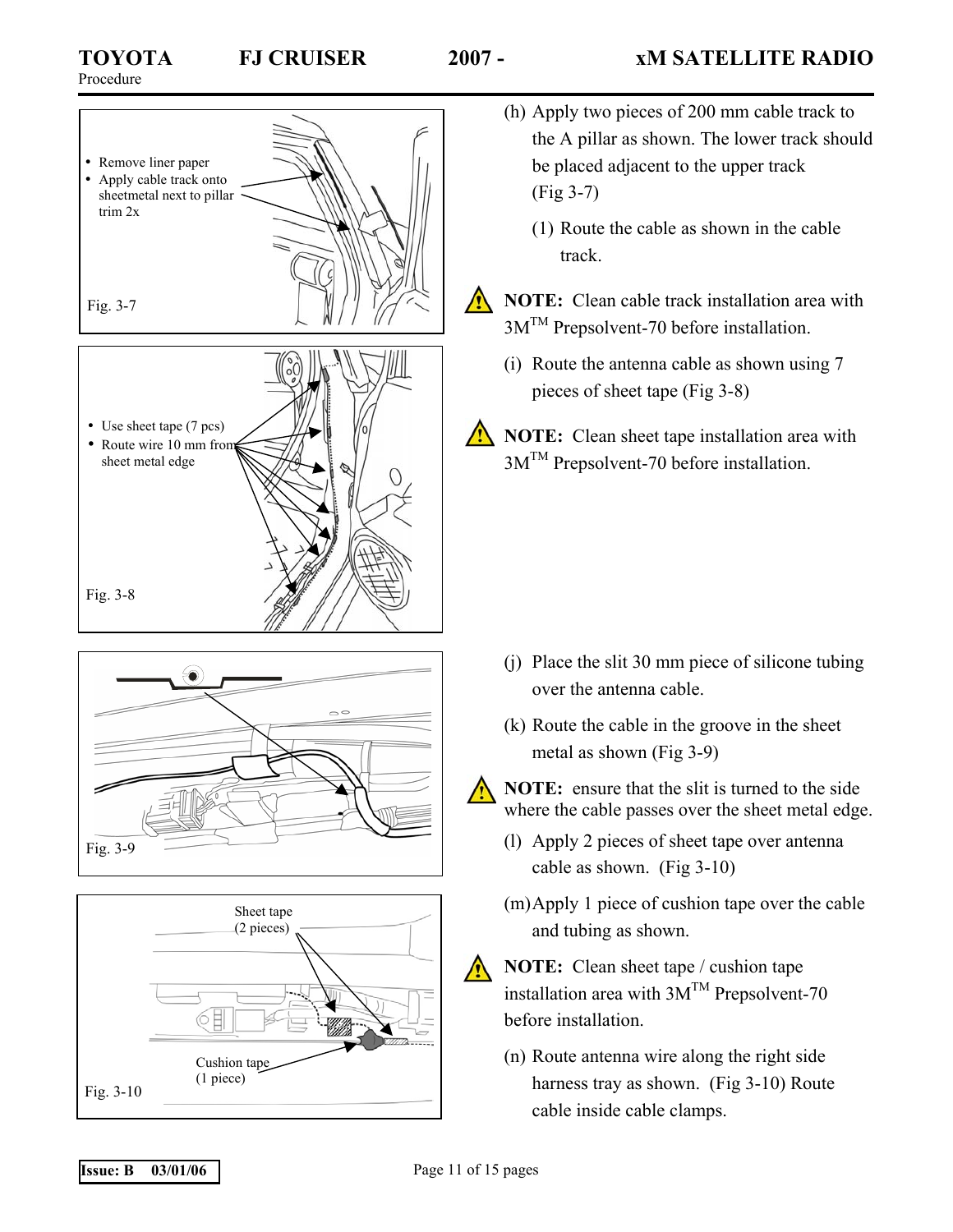







- **4. Install the Receiver Cable.** 
	- (a) Attach the receiver cable to the other radio harnesses using 1 lock-tie, 150 mm from the connectors. (Fig 4-1)

(b) Route the receiver cable around left side of glove-box opening as shown. Attach to harness using 3 lock-ties. (Fig 4-2)

(c) Route the receiver cable along the bottom of glove-box opening. Secure to harness with 2 lock ties as shown (Fig 4-3)

- (d) Route cable along existing harness. Secure using 1 lock tie as shown (Fig 4-4)
- (e) Route cable along right side vehicle cableway, under clamps.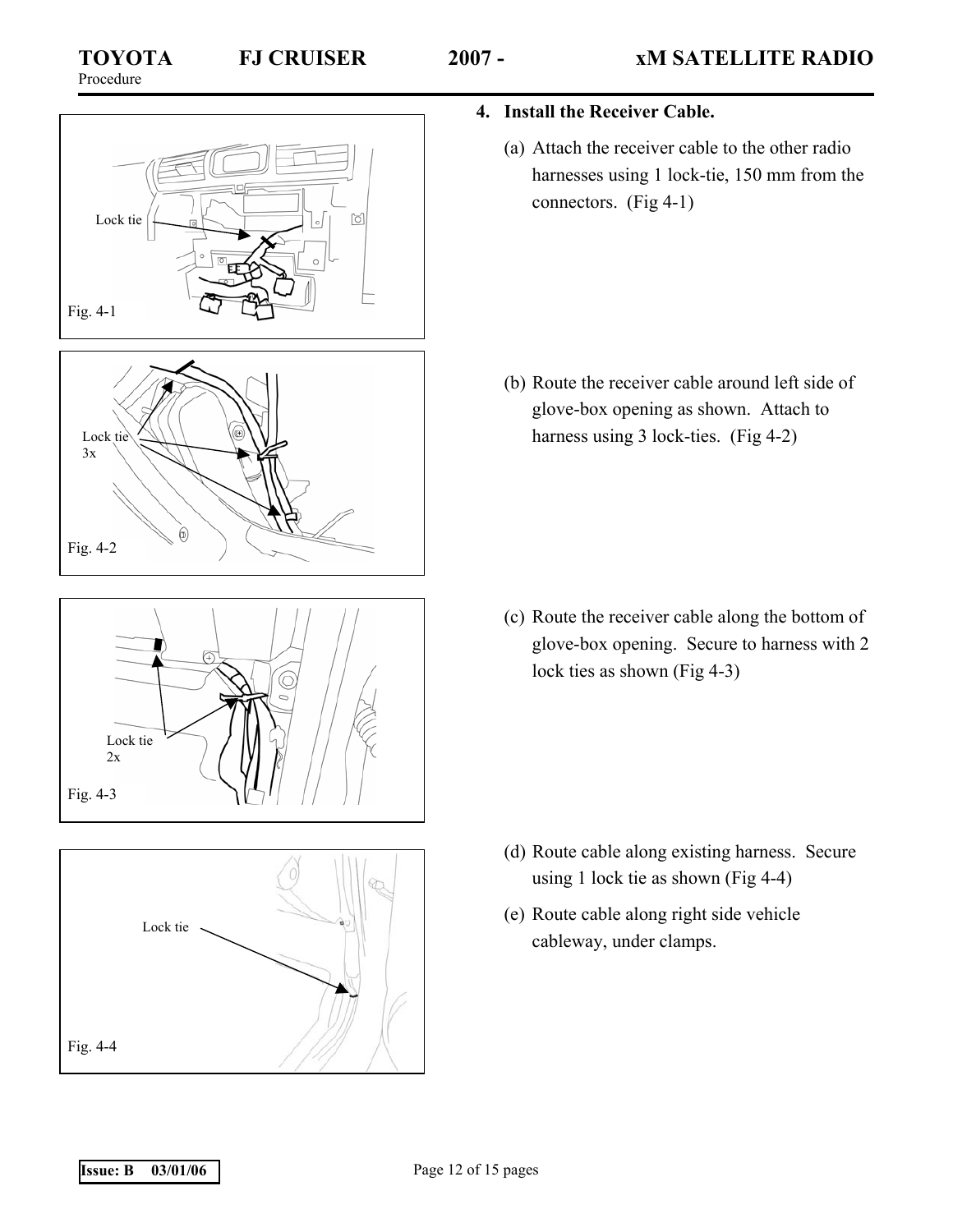







# **5. Install the Receiver.**

- (a) Place the template as indicated on the sheet metal over the right rear wheel well (Fig 5-1.) Tape the template in place.
- (b) Mark and drill a hole 7 mm diameter as indicated by the template. A drill stop should be used set at a depth of 12.7 mm or 1/2 inch.

**NOTE:** De-burr hole after drilling.

**NOTE:** Vacuum all metal shavings before proceeding.

(c) Install the brackets on the receiver (Fig 5-2)

- (d) Install the tuner to the body sheet metal. (Fig 5-3)
- (e) Install nut A (Fig 5-3)
- (f) Install nut B (Fig  $5-3$ )

**NOTE:** When nut B is tightened, the sheet metal will deform slightly.

- (g) Use 5 lock-ties to bundle and attach tuner wire harness to existing vehicle harness. (See Fig 5-4)
- (h) Route receiver harness and antenna cable to wheel well outer as shown (Fig 5-4)

**NOTE:** The corrugated-tubing section of harness should be located where harness crosses sheet metal edge.

(i) Plug antenna and receiver cables into tuner.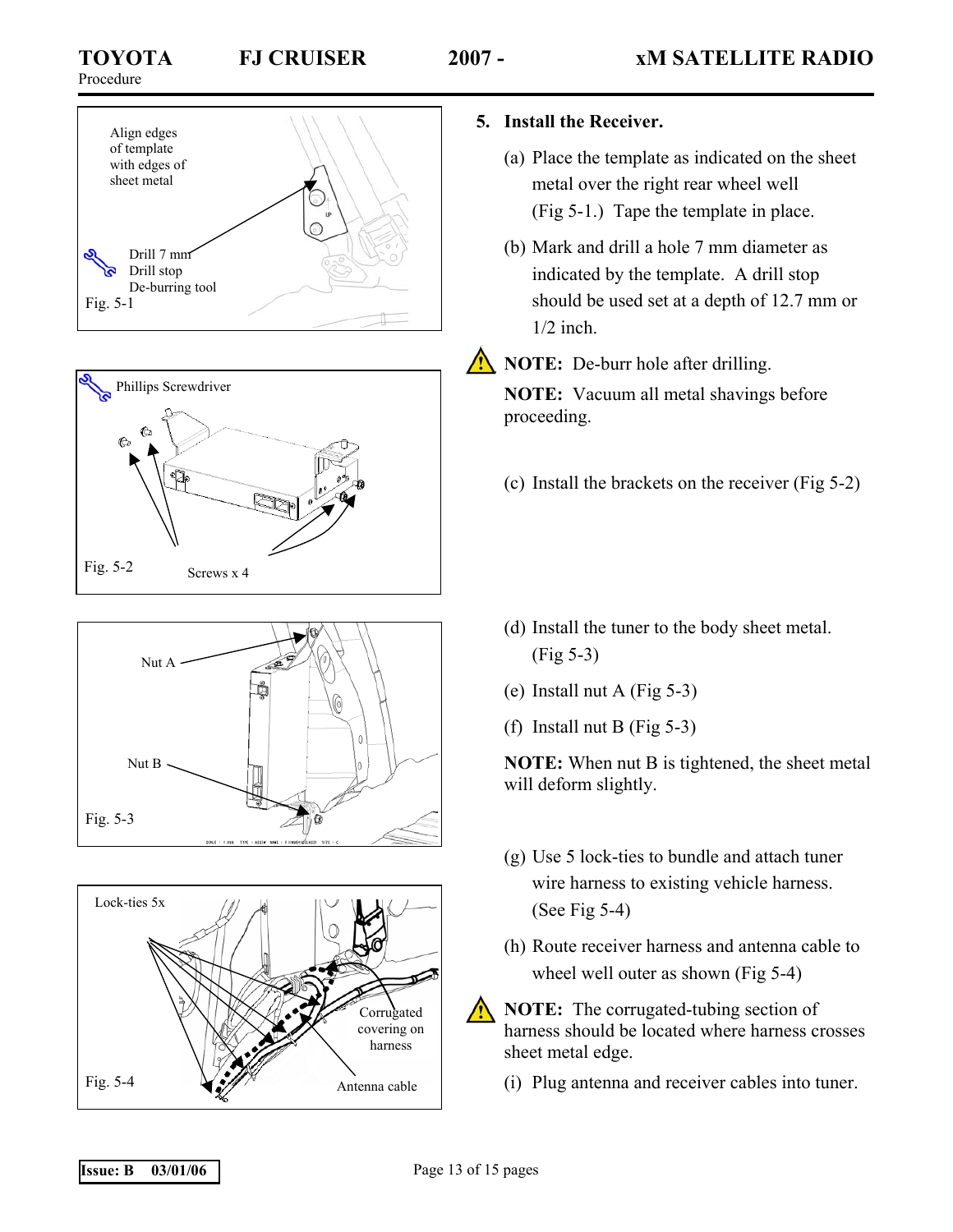





- (j) Route antenna cable with receiver cable. Attach using 1 lock-tie as shown (Fig 5-5).
- **NOTE:** Position the antenna cable on top side of receiver harness away from sheet metal edge.
	- (k) Place 3 foam cushions on the wheel well sheet metal under where the wire harness will go.
	- (l) Secure excess antenna cable and excess wire harness to the wheel well using 4 foam cushions. (See Fig 5-6)

# **6. Completing the Installation**

- (a) Complete the reassembly of the vehicle.
	- (1) Reconnect any disconnected connectors.
	- (2) Verify the panels fit together properly with no uneven gaps between them.
	- (3) Reinstall seat belt anchors.
	- (4) Reinstall seat back bolts.
- (b) Clean up and remove any trash.
- (c) Reconnect the vehicle's negative battery cable (Fig. 6-1).
	- (1) Position the negative terminal at original factory position.



- (2) Tighten the nut to 4.1 N-m (36 lbf-in).
- (3) Do not touch the positive terminal with any tool when replacing the cable.
- (4) Place the xM brochure in the glove box.

**Issue: B** 03/01/06 **Page 14 of 15 pages**